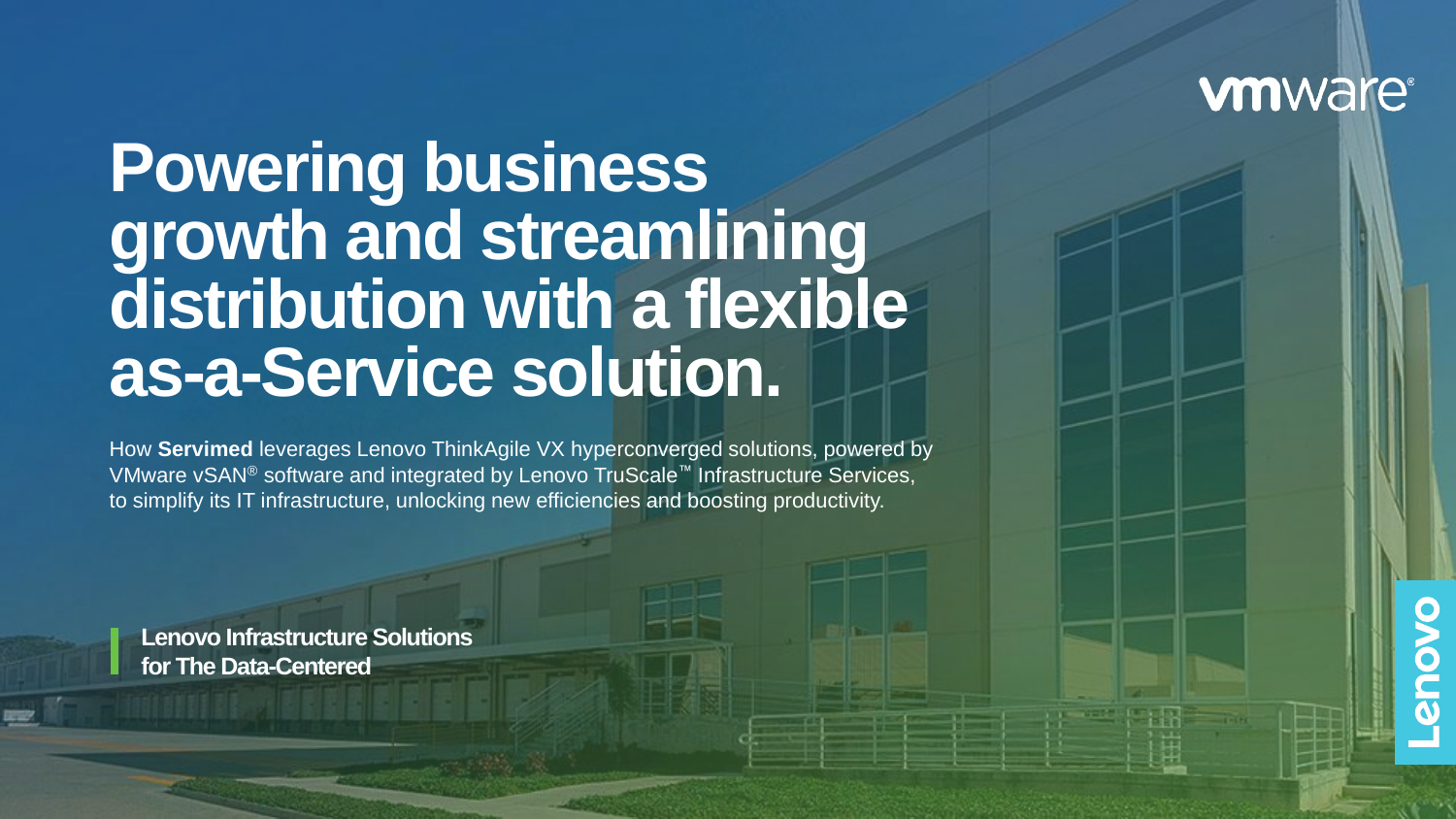## **Background 1**

Servimed is one of the largest distributors of pharmaceutical and consumer products in Brazil. The company employs more than 2,000 people, delivering over 28,000 orders per month through four large distribution centers.

Operating in eight Brazilian states, Servimed has grown consistently since it was founded in 1973 and now boasts a portfolio of more than 15,000 products. The company aims to build on its position as the strategic link between the manufacturing and retail sectors.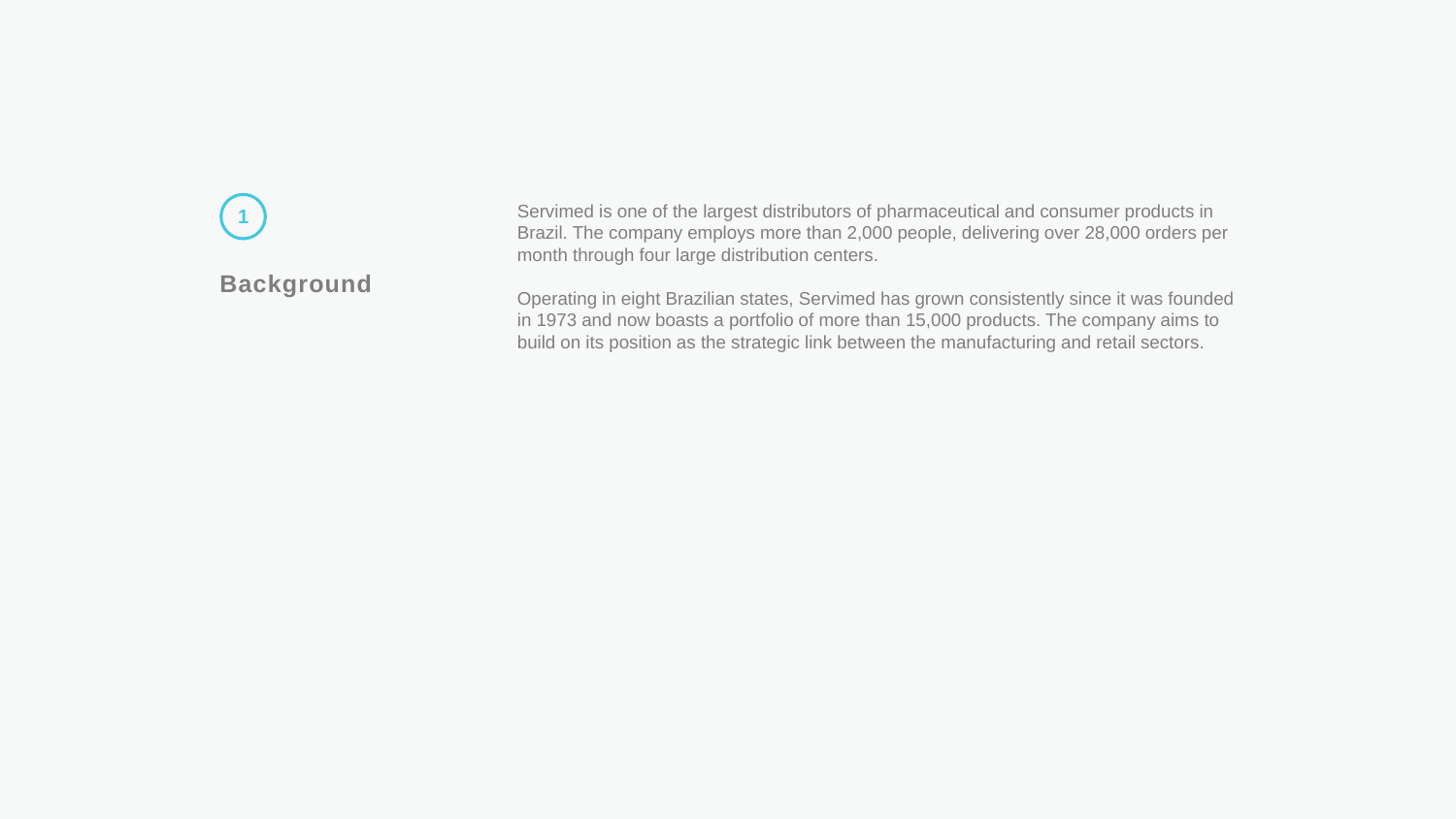### **Challenge 2**

To enable its ambitious growth plans, Servimed is always looking for ways to streamline shipping and sales processes, and to boost efficiency. While preparing to upgrade to SAP HANA applications, the company recognized that its previous IT infrastructure was failing to keep up with the pace of change at Servimed, and represented an obstacle to innovation. The legacy IT solutions called for specialized support, increasing the company's IT costs and limiting agility.

Servimed decided to simplify and transform IT at the company. Never an enterprise to shy away from change, the company began exploring alternative IT consumption models.

"Our business depends on highly responsive SAP applications. To support our move to SAP HANA, we wanted the best underlying architecture to ensure we could use our new ERP capabilities to their full potential."

**Afonso Pelegrini** IT Manager, Servimed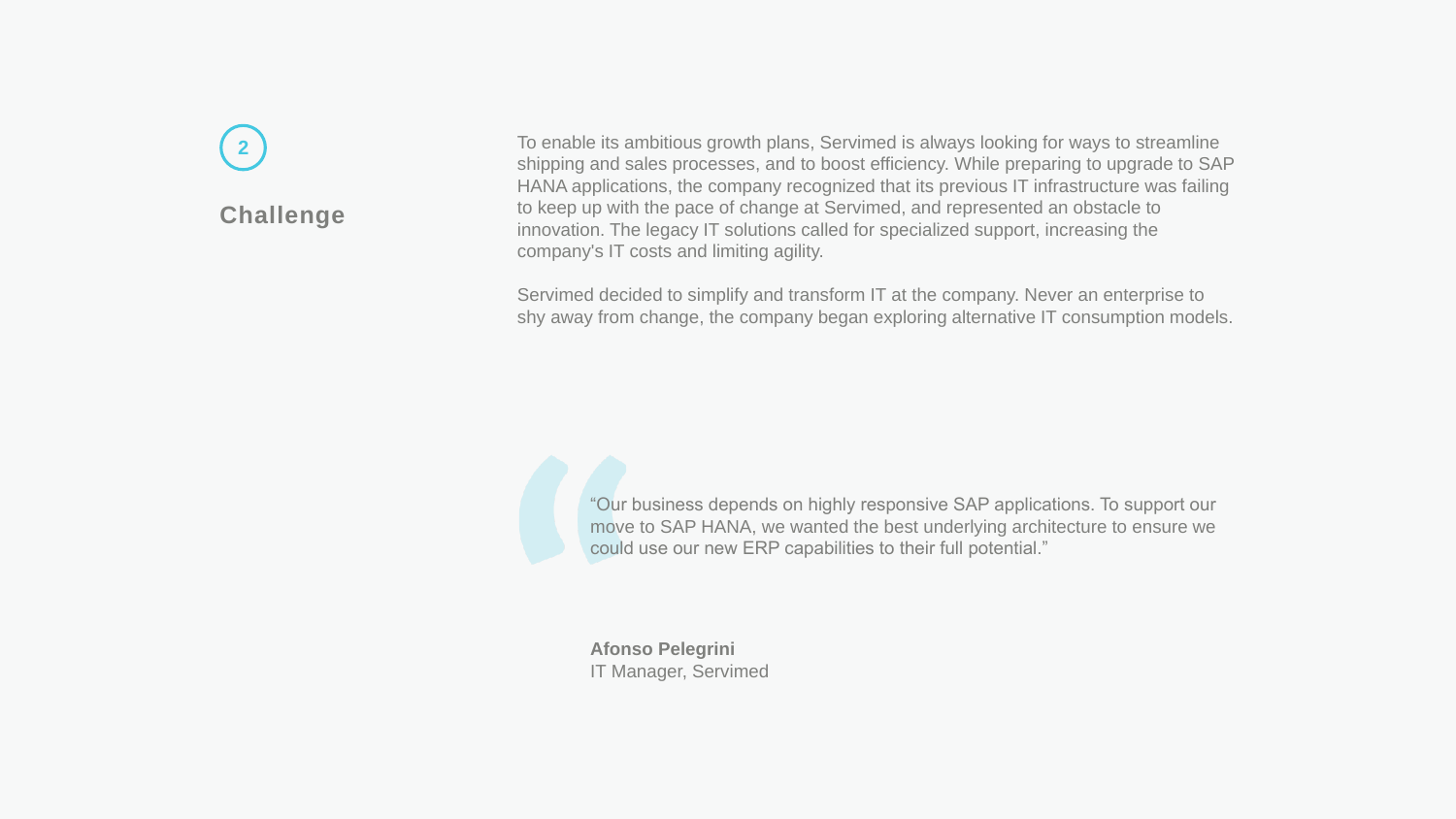#### **Enter Lenovo TruScale: Leading-edge technology, delivered as-a-Service.**

Servimed opted to become a pioneer among Brazilian companies, adopting Lenovo pay-as-you-go technology for hybrid cloud through Lenovo TruScale Infrastructure Services. By opting for Infrastructure-as-a-Service (IaaS) solutions, the company gets access to the latest technology without high upfront investments.

Sevimed chose IaaS over a public cloud approach after careful consideration.

"Starting a new project in the public cloud is usually straightforward and offers known benefits," said Henrique Cardoso, Coordinator of IT Infrastructure and Security at Servimed. "However when we talk about an on-premises infrastructure migration with highly interconnected processes, the risks increase significantly compared to the benefits. It's like changing the wings of an airplane while flying! We did a technical and financial feasibility analysis of as-a-service models currently available, and for the same infrastructure we currently have with Lenovo's TruScale in a public cloud, we would pay three times the fee, and incur additional challenges with performance and control."

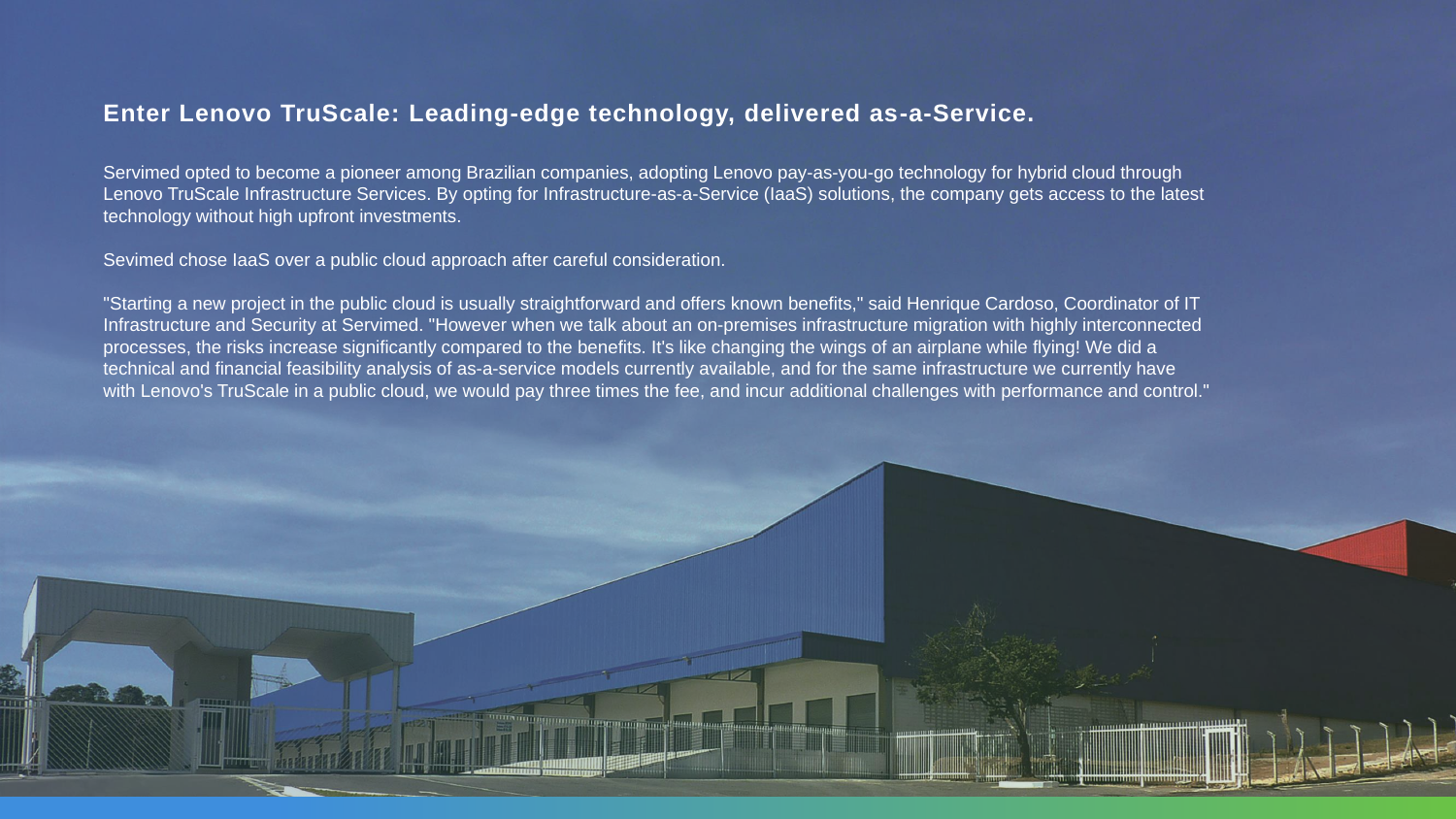#### **Matching resources to requirements.**

Working with Lenovo Gold Partner Presentia Consultoria E Servicos and Lenovo, Servimed migrated to a hyperconverged cluster based on a Lenovo ThinkAgile VX hyperconverged infrastructure (HCI), powered by VMware vSAN® and VMware vSphere® software, and Lenovo ThinkSystem SR950 and SR650 servers running the SUSE Linux Enterprise Server operating system and VMware hypervisor—deployed on Lenovo TruScale Infrastructure Services. The company also successfully rolled out its new SAP HANA environment. Servimed now backs up data to the Lenovo cluster using Veeam solutions, replacing tape-based backups, increasing business resilience.

Soon after the implementation was complete, Servimed decided to scale up the infrastructure to meet growing business needs. Working with Lenovo TruScale Infrastructure Services, which includes everything from hardware design to implementation to service management, the company was able to expand its IT infrastructure quickly and non-disruptively, as well as accessing temporary resources for testing and development efforts.

"Our worry was that choosing HCI would limit our ability to scale. In fact, the opposite has turned out to be true. Working with Lenovo TruScale Infrastructure Services, we can precisely match resources to business requirements, so that we can act on business opportunities but don't pay for idle capacity."

#### **Henrique Cardoso**

Coordinator of IT Infrastructure and Security, **Servimed**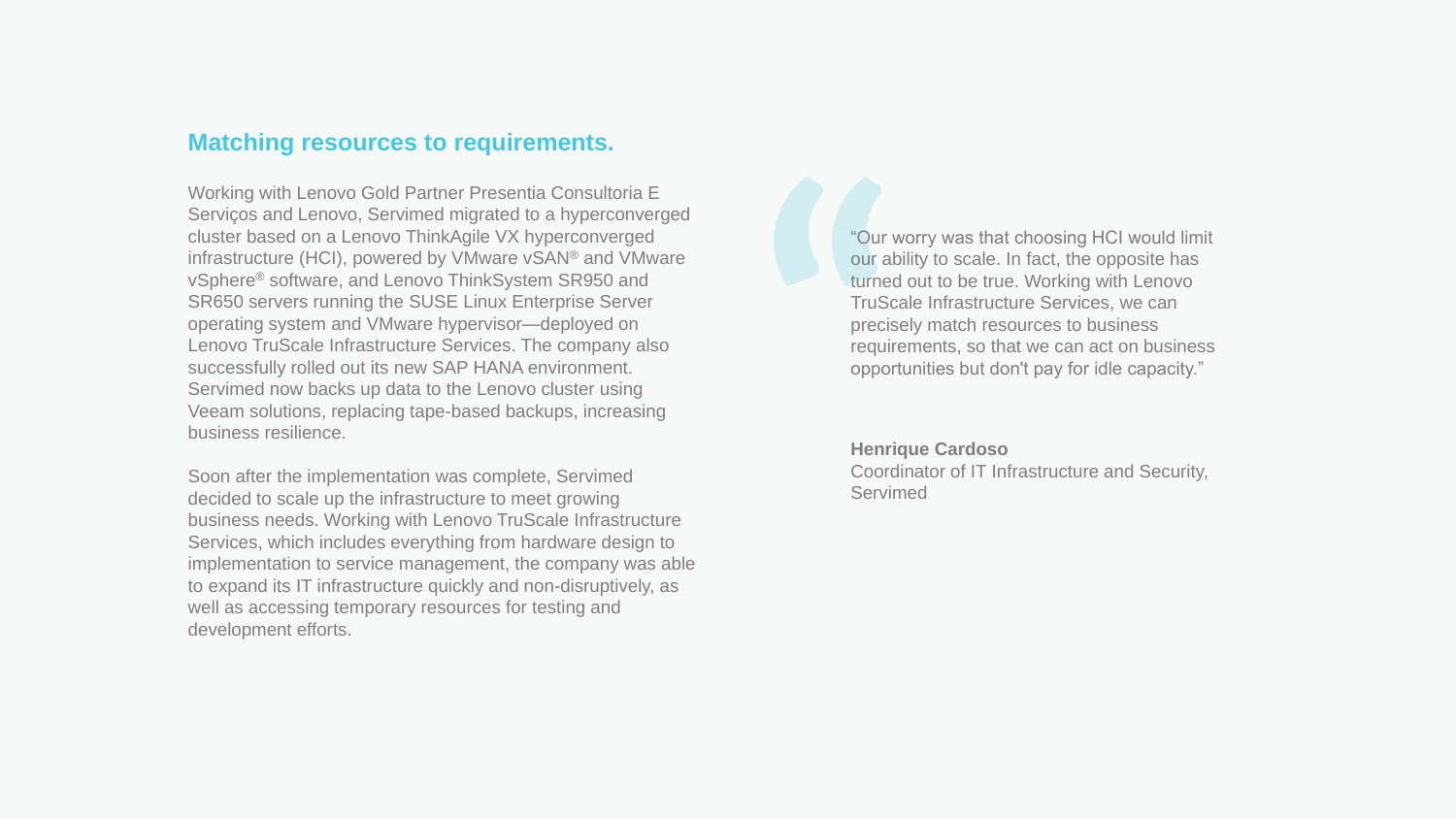$\blacksquare$  "As a distributor of pharmaceutical and consumer products, we had a huge responsibility to keep operations running throughout the COVID-19 pandemic. Lenovo TruScale Infrastructure Services guarantees round-the-clock availability. What's more, 24/7 remote monitoring—which enables us to proactively predict and prevent issues across the infrastructure stack—meant that our employees did not have to come into the data center as often, helping to protect their health."

**Afonso Pelegrini** IT Manager, Servimed

 $\blacksquare$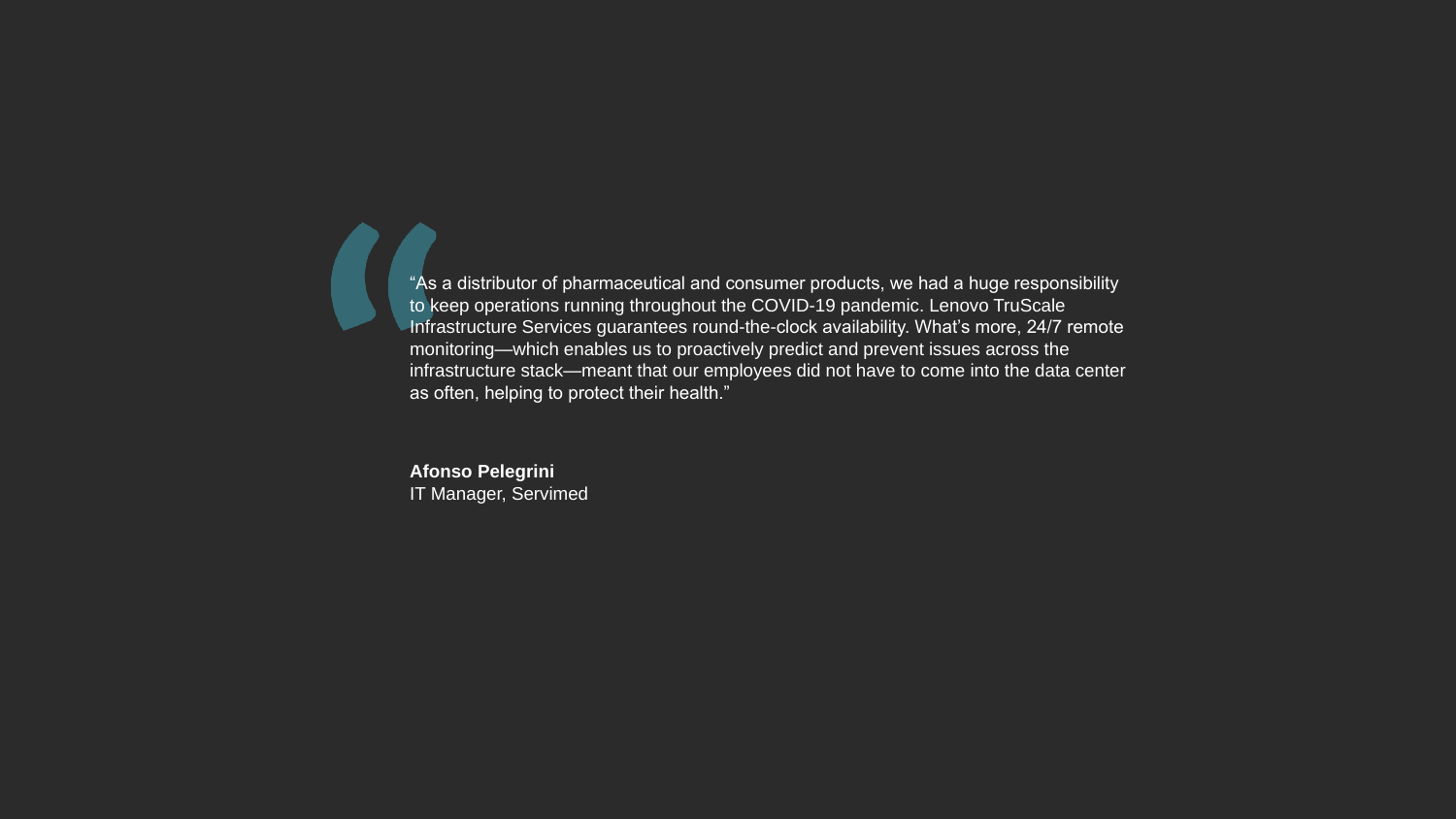# **3**

#### **Results**

Servimed is powering the next phase in its growth strategy with its new streamlined IT infrastructure based on Lenovo technology. With powerful IT foundations for its SAP HANA environment, the company has gained a single source of ERP information that enables flexibility to scale infrastructure based on business needs and supports more effective decision-making for the business.

By embracing an IaaS model, Servimed reduced the administrative burden on its IT team while boosting productivity across the company. Henrique Cardoso says: "With our legacy solution, it took eight hours to provision a virtual machine. Using VMware running on Lenovo, we can do it in just ten minutes. Before, we had to call in specialized staff to help with tasks like VM creation. Now, any member of our team can do it with ease. Engaging Lenovo TruScale has made our team more productive, effective, and focused on our core business."

To support its 24/7 distribution business, Servimed relies on the high availability and resilience of the Lenovo solutions to achieve business results. The predictable, OPEX pricing of the TruScale services helps the company plan for a bright future.



**>98% reduction in VM creation times, accelerating innovation**

**100% availability since implementation enables exceptional service continuity, contributing to the company's competitive edge**

**Freed up 40% of the IT team's time to focus on more valuable tasks for the business, boosting productivity**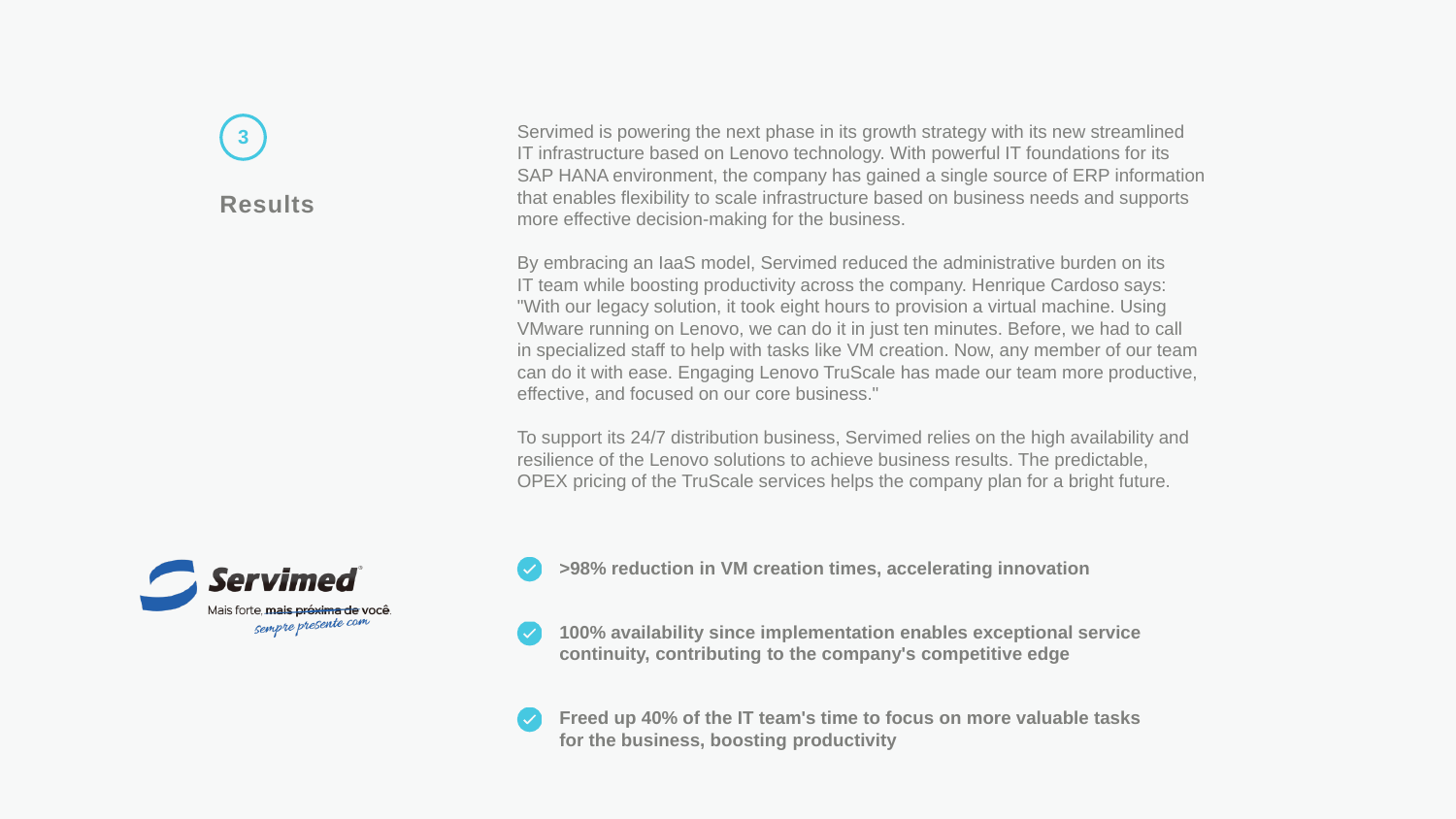

"Thanks to Lenovo, we benefit from proactive monitoring that has kept our environment running at 100% availability for over a year so far. We used to devote 40% of our IT team to checking systems now they can work on more valuable tasks for the business instead."

**Afonso Pelegrini** IT Manager, Servimed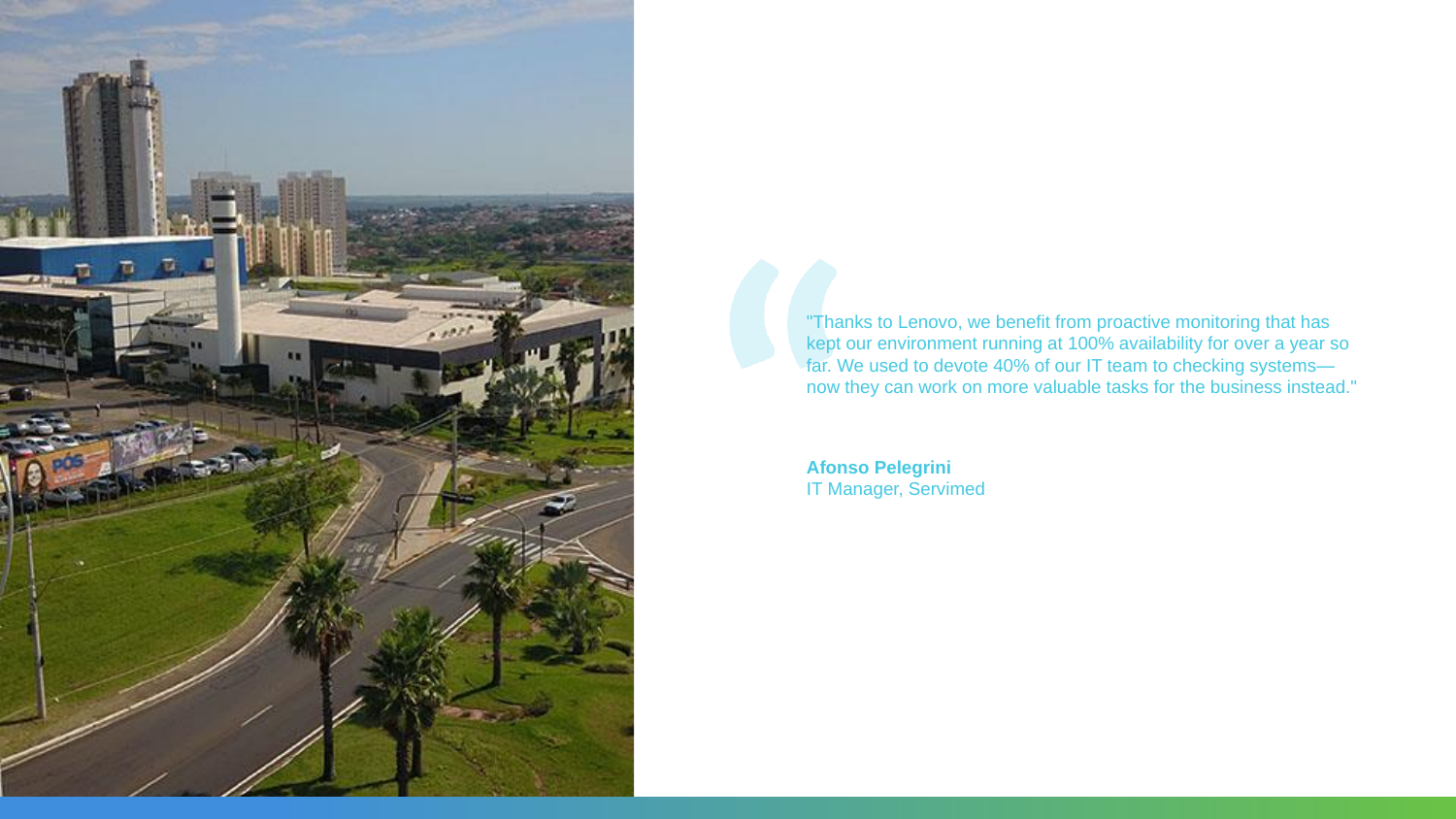$\blacksquare$ "Revolutionizing our infrastructure with Lenovo has given us more scalability and agility to respond to demands. Technology is no longer a bottleneck, but a strategic powerhouse for the Servimed business."

> **Afonso Pelegrini** IT Manager, Servimed